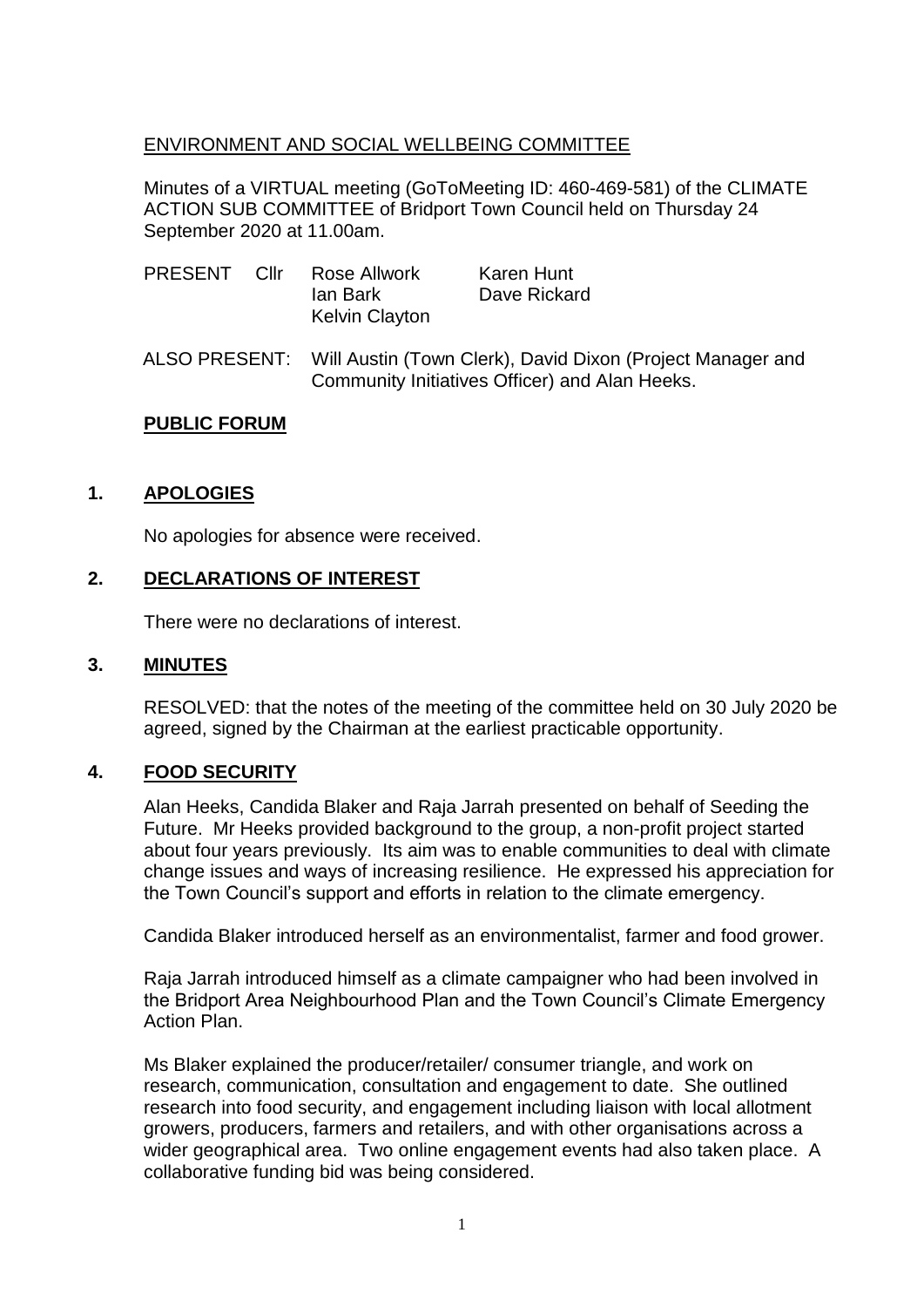Mr Heeks invited the Council to engage on issues of education, funding and premises.

Mr Jarrah stressed the need for land for local food production. He sought Town Council support for the release of rural and urban land.

Ms Baker considered means of mapping food security in Bridport, possibly through a map and website, in conjunction with the Bridport Local Food Group.

Members considered:

- The national reduction in domestic food production.
- The need to work on educating growers.
- A more traditional/seasonal diet.
- Funding for food security initiatives.
- Education and engagement opportunities, including a possible open gardens event focusing on growing.
- Releasing county farms land for growing. Cllr Clayton undertook to pursue this with Dorset Council.
- A market stall to provide information on food security.
- Organic apprenticeships.
- Local groups working on food poverty, and opportunities for collaboration, particularly on education.
- The opportunities presented by the impact of the COVID-19 lockdown, with an increase in local growing by residents.
- Procurement opportunities and obstacles for local food producers.

RESOLVED: that a further meeting with Seeding Our Future be arranged once the group has prepared a written proposal.

The Chair thanked Mr Heeks, Ms Blaker and Mr Jarrah for their presentations.

## **5. SOLAR PV CAR PORT INSTALLATION**

Consideration was given to a report, ENCL: 3538.

The Project Manager and Community Initiatives Officer reported on five indicative quotes received for a solar car port. He invited questions and discussion, and guidance on:

- Appetite to proceed and timescales.
- An acceptable level of overall costs.
- Agreement to the submission of a grant request to Low Carbon Dorset Councils Partnership.

Members discussed:

- The respective merits of the five quotes, and differences in approach.
- The complexities of incorporating EV charging in addition to feeding into the grid.
- The need to demonstrate innovation and best value in applying for grant funding.
- Formal tendering requirements.
- An indicative overall cost of £50,000 to £60,000 as the basis for developing the project and grant application.